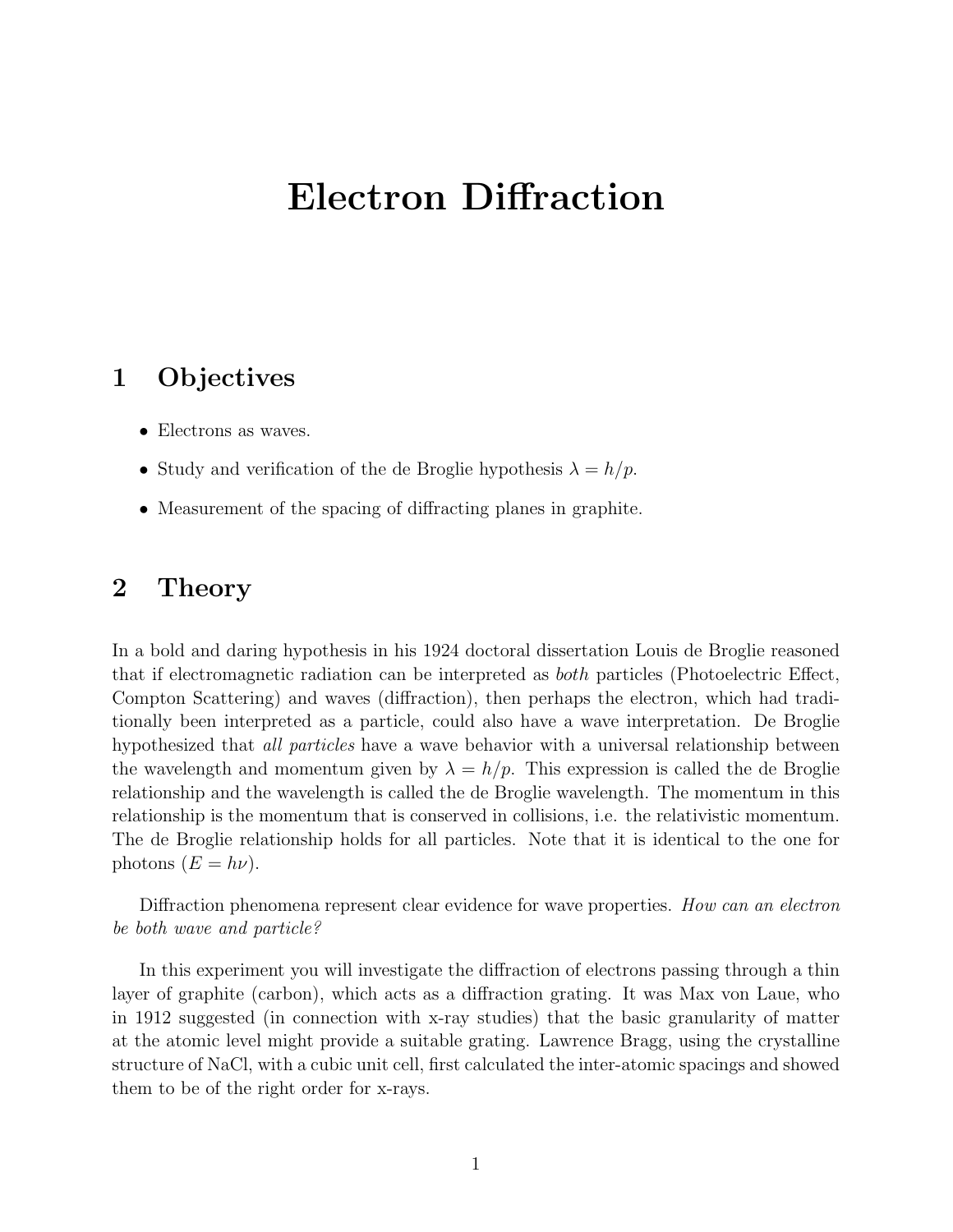

Figure 1: Structure of Graphite

Figure 1 shows the hexagonal structure of graphite used in this experiment with the two characteristic spacings of 0.123 and 0.213 nm. These two spacings will produce two diffraction patterns.

# 3 Apparatus

Our electron diffraction tube, see Fig. 2, comprises an electron gun which emits a narrow, converging beam of electrons within an evacuated clear glass bulb on the front surface of which is deposited a luminescent screen. Across the exit aperture of the gun lies a micromesh nickel grid, onto which a very thin layer (only a few molecular layers!) of graphite has been deposited.

The electron beam penetrates through this graphite target to become diffracted into two rings corresponding to the separation of the carbon atoms of 0.123 and 0.213 nm. The diffraction pattern appears as rings due to the polycrystalline nature of graphite. The source of the electron beam is an indirectly-heated oxide-coated cathode.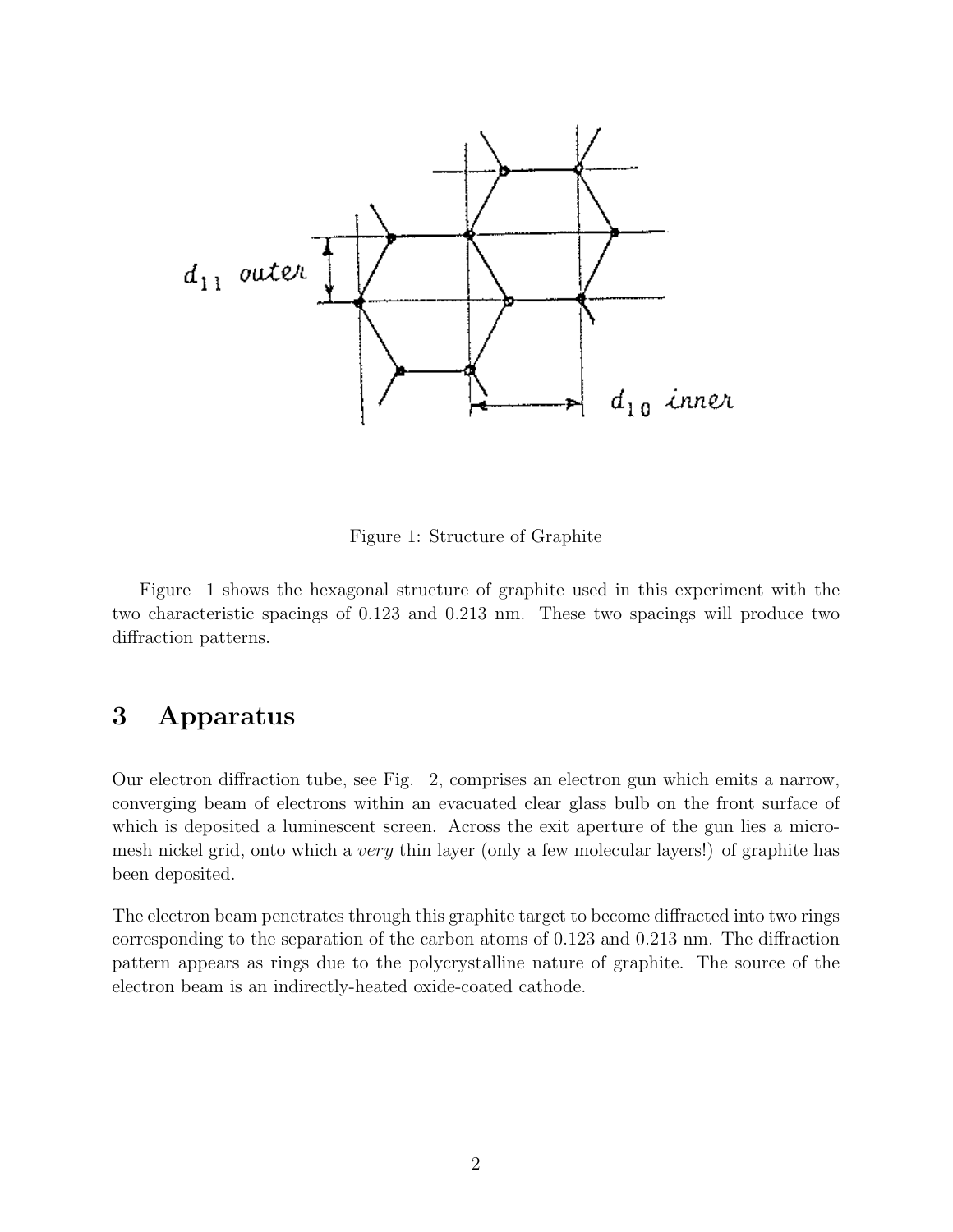

Figure 2: Schematic of the Electron Diffraction Tube

#### 4 Important Precautions

Due to its extreme thinness the graphite can easily be punctured by current overload. Such current overload causes the graphite target to become overheated and to glow dull red. It is therefore important to monitor the anode current and to keep it below 0.25 mA at all times. Use a handheld digital multimeter. In actuality you will likely find that the current tends to stay well below this value, typically a few  $\mu A$  (micro-Amps). Inspect the target periodically during an experiment.

The 33k resistor R in Fig. 3 is incorporated into the filament protection circuit of the stand to provide 'negative auto-bias' and so reduce the likelihood of damage to the target due to accidental abuse. The total emitted current passes through  $R$ . Therefore an increase in current causes the cathode-can to become more negatively biased, thereby reducing the emitted current.

### 5 Experimental Procedure

Connect the tube into the circuit shown in Fig. 3(a) but ignore  $V_B$ . Both heater supply and HV are obtained from the 813 KeV power unit (U33010). The HV should be connected to the "+" and "−" HV connections to get the full voltage which is read on the top-scale of the KeV unit's meter. Be sure the high voltage slider is at zero before switching on the unit. Switching on the unit (in back) will also switch on the heater. **IMPORTANT:** Switch on the heater supply  $(V_F)$ , and wait one minute for the cathode temperature to stabilize before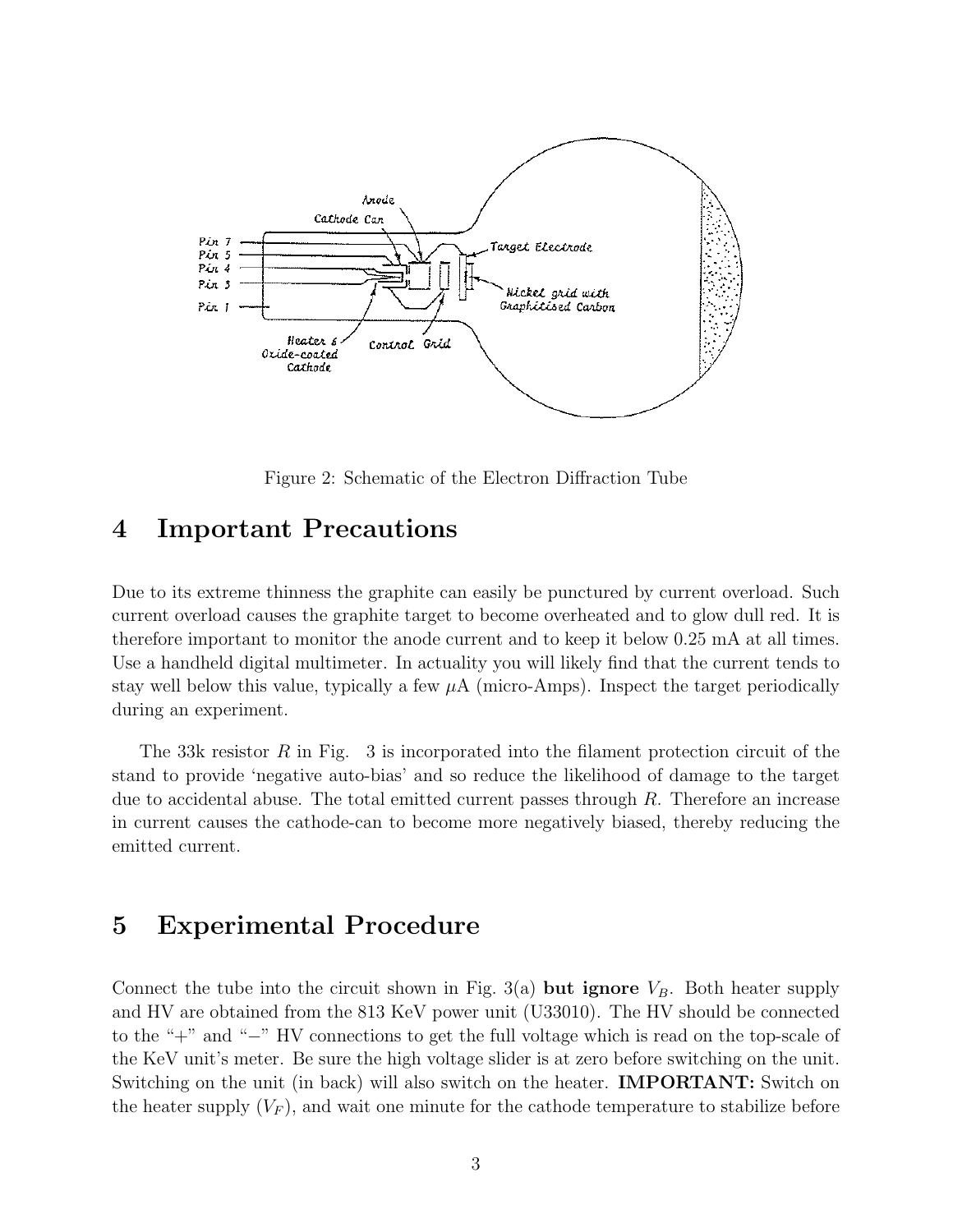

Figure 3: Circuit Diagram

applying the HV (anode voltage  $V_A$ ).

## 6 Data Taking and Analysis

Diffraction patters will show as two concentric rings, related to the two characteristic spacings of Graphite. The rings are faint. Be sure the room is very dark. The rings are quite distinct at the full 5 kV, but get very hard to see as you go down in voltage. Try to go as low as 2.5 kV. For each experimental run, take at least 10 different data points measuring the diameter of the two rings with the calipers. And perform at least 4 experimental runs. You can adjust the position of the central spot in the fluorescent screen by using the little magnet on the neck of the tube. Make sure that the rings are centered on the fluorescent screen.

For your data analysis you will need to analyze the geometry of the light bulb. Obtain the relationship between the measured diameter with the extrapolated diameter D. This is necessary for correcting for the curvature (and thickness?) of the glass of the tube-face (see Figure 4). The length of the tube L in Figure 4 is taken as  $13.0 \pm 0.2$  cm.

The kinetic energy and momentum of the electrons are related to the accelerating potential. From Fig. 4 we also know that  $D = 2L \tan \theta$ , where D is the *extrapolated* diameter, which you need to obtain from your measured diameters. By using the de Broglie relation and the diffraction law for a crystalline lattice, show that (derive the equation) the lattice spacing  $d$  in graphite is related to the accelerating voltage  $V_A$  approximately by

$$
d = \frac{4\pi L\hbar c}{D\sqrt{2eV_Amc^2}}\tag{1}
$$